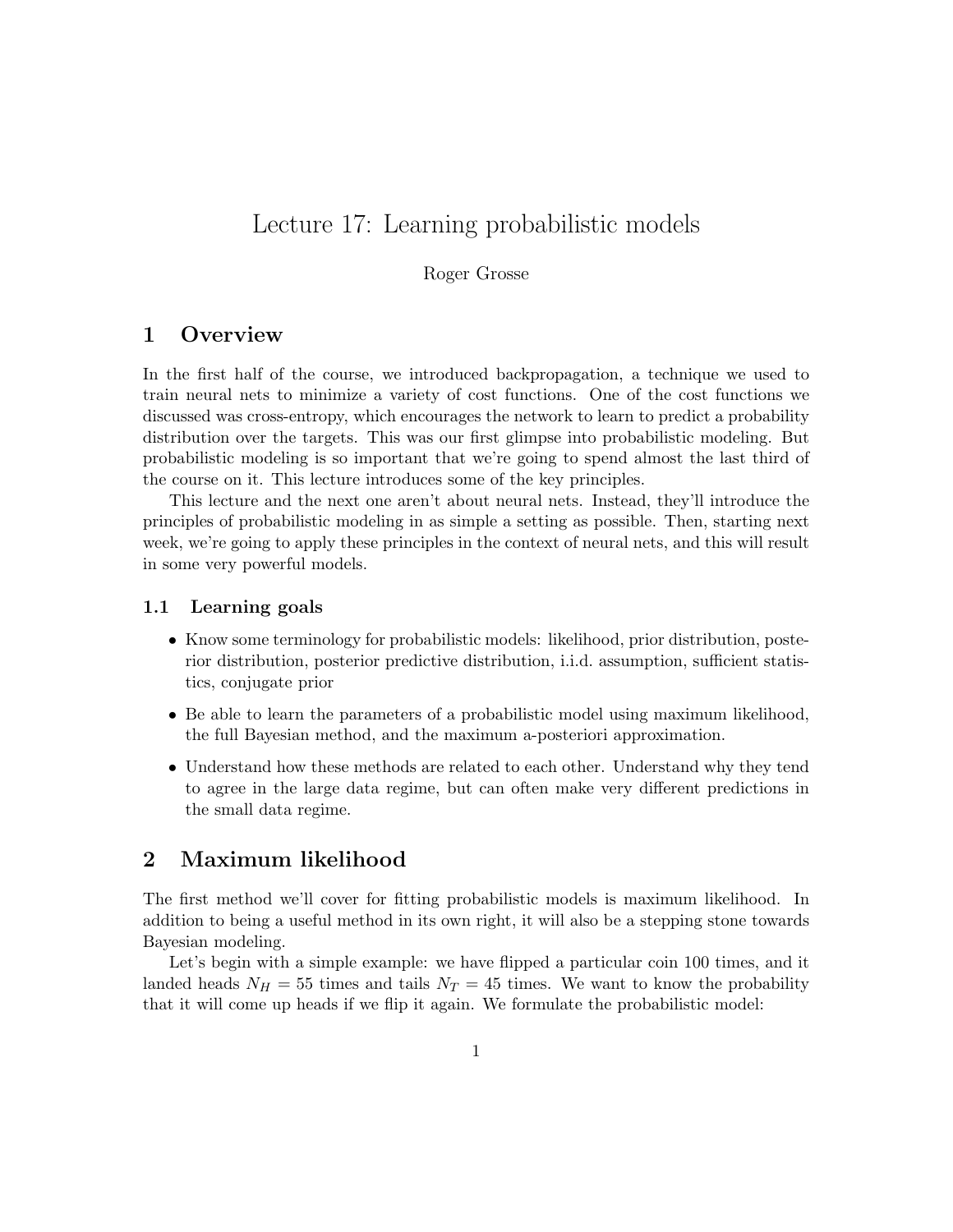The behavior of the coin is summarized with a parameter  $\theta$ , the probability that a flip lands heads (H). The flips  $\mathcal{D} = (x^{(1)}, \ldots, x^{(100)})$  are independent Bernoulli random variables with parameter  $\theta$ .

(In general, we will use  $\mathcal D$  as a shorthand for all the observed data.) We say that the individual flips are independent and identically distributed (i.i.d.); they are independent because one outcome does not influence any of the other outcomes, and they are identically distributed because they all follow the same distribution (i.e. a Bernoulli distribution with parameter  $\theta$ ).

We now define the **likelihood function**  $L(\theta)$ , which is the probability of the observed data, as a function of  $\theta$ . In the coin example, the likelihood is the probability of the particular sequence of H's and T's being generated:

$$
L(\theta) = p(\mathcal{D}) = \theta^{N_H} (1 - \theta)^{N_T}.
$$
\n(1)

Note that L is a function of the model parameters (in this case,  $\theta$ ), not the observed data.

This likelihood function will generally take on extremely small values; for instance,  $L(0.5) = 0.5^{100} \approx 7.9 \times 10^{-31}$ . Therefore, in practice we almost always work with the log-likelihood function,

$$
\ell(\theta) = \log L(\theta) = N_H \log \theta + N_T \log(1 - \theta). \tag{2}
$$

For our coin example,  $\ell(0.5) = \log 0.5^{100} = 100 \log 0.5 = -69.31$ . This is a much easier value to work with.

In general, we would expect good choices of  $\theta$  to assign high likelihood to the observed data. This suggests the **maximum likelihood criterion**: choose the parameter  $\theta$  which maximizes  $\ell(\theta)$ . If we're lucky, we can do this analytically by computing the derivative and setting it to zero. (More precisely, we find *critical points* by setting the derivative to zero. We check which of the critical points, or boundary points, has the largest value.) Let's try this for the coin example:

$$
\frac{d\ell}{d\theta} = \frac{d}{d\theta} \left( N_H \log \theta + N_T \log(1 - \theta) \right) \n= \frac{N_H}{\theta} - \frac{N_T}{1 - \theta}
$$
\n(3)

Setting this to zero, we find the maximum likelihood estimate

$$
\hat{\theta}_{\rm ML} = \frac{N_H}{N_H + N_T},\tag{4}
$$

i.e. the maximum likelihood estimate is simply the fraction of flips that came up heads. (We put a hat over the parameter to emphasize that it's an estimate.) Hopefully this seems like a sensible guess for  $\theta$ . Now let's look at some more examples.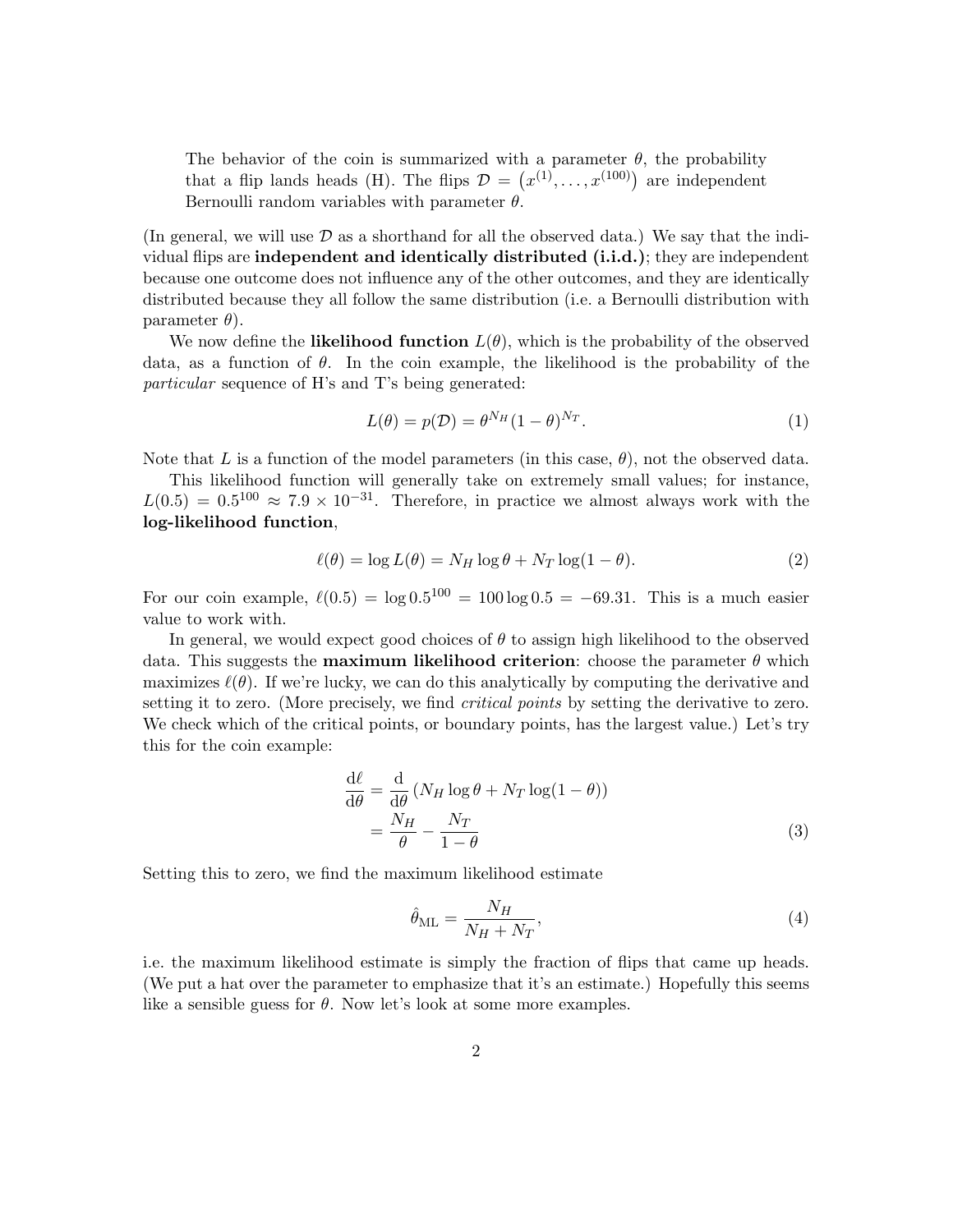Example 1. Suppose we are interested in modeling the distribution of temperatures in Toronto in March. Here are the high temperatures, in Celsius, from the first week of March 2014:

# -2.5 -9.9 -12.1 -8.9 -6.0 -4.8 2.4

Call these observations  $x^{(1)}, \ldots, x^{(N)}$ , where  $N = 7$ . In order to formulate a probabilistic model, we first choose a parametric form for the distribution over temperatures. Often we choose a Gaussian distribution, not because we believe it's an especially good model, but because it makes the computations easy. So let's assume the temperatures are drawn from a Gaussian distribution with unknown mean  $\mu$  and known standard deviation  $\sigma = 5$ . Our likelihood function is given by:

$$
\ell(\mu) = \log \prod_{i=1}^{N} \left[ \frac{1}{\sqrt{2\pi} \cdot \sigma} \exp \left( -\frac{(x^{(i)} - \mu)^2}{2\sigma^2} \right) \right]
$$
  
= 
$$
\sum_{i=1}^{N} \log \left[ \frac{1}{\sqrt{2\pi} \cdot \sigma} \exp \left( -\frac{(x^{(i)} - \mu)^2}{2\sigma^2} \right) \right]
$$
  
= 
$$
\sum_{i=1}^{N} -\frac{1}{2} \log 2\pi - \log \sigma - \frac{(x^{(i)} - \mu)^2}{2\sigma^2}
$$
(5)

Since  $\mu$  can take any possible real value, the maximum must occur at a critical point, so let's look for critical points. Setting the derivative to 0,

$$
0 = \frac{d\ell}{d\mu} = \frac{1}{2\sigma^2} \sum_{i=1}^{N} \frac{d}{d\mu} (x^{(i)} - \mu)^2
$$

$$
= -\frac{1}{\sigma^2} \sum_{i=1}^{N} x^{(i)} - \mu
$$
(6)

Therefore,  $\sum_{i=1}^{N} x^{(i)} - \mu = 0$ , and solving for  $\mu$ , we get  $\mu = \frac{1}{N}$  $\frac{1}{N} \sum_{i=1}^{N} x^{(i)}$ . The maximum likelihood estimate of the mean of a normal distribution is simply the mean of the observed values, or the empirical mean. Plugging in our temperature data, we get  $\hat{\mu}_{ML} = -5.97$ .

**Example 2.** In the last example, we pulled the standard deviation  $\sigma = 5$ out of a hat. Really we'd like to learn it from data as well. Let's add it as a parameter to the model. The likelihood function is the same as before, except now it's a function of both  $\mu$  and  $\sigma$ , rather than just  $\mu$ . To maximize a function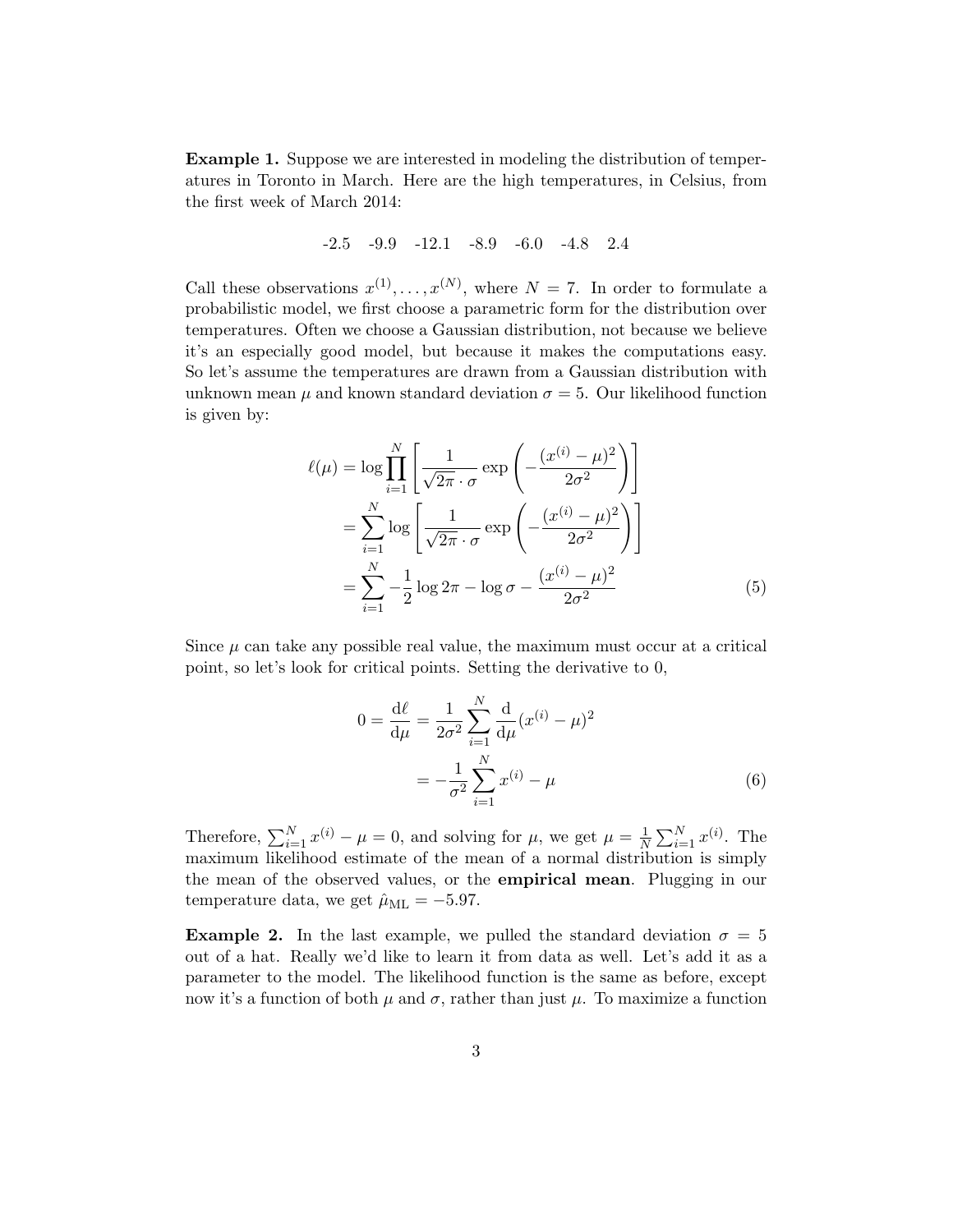of two variables, we find critical points by setting the partial derivatives to 0. In this case,

$$
0 = \frac{\partial \ell}{\partial \mu} = -\frac{1}{\sigma^2} \sum_{i=1}^{N} x^{(i)} - \mu
$$
\n
$$
0 = \frac{\partial \ell}{\partial \sigma} = \frac{\partial}{\partial \sigma} \left[ \sum_{i=1}^{N} -\frac{1}{2} \log 2\pi - \log \sigma - \frac{1}{2\sigma^2} (x^{(i)} - \mu)^2 \right]
$$
\n
$$
= \sum_{i=1}^{N} -\frac{1}{2} \frac{\partial}{\partial \sigma} \log 2\pi - \frac{\partial}{\partial \sigma} \log \sigma - \frac{\partial}{\partial \sigma} \frac{1}{2\sigma} (x^{(i)} - \mu)^2
$$
\n
$$
= \sum_{i=1}^{N} 0 - \frac{1}{\sigma} + \frac{1}{\sigma^3} (x^{(i)} - \mu)^2
$$
\n
$$
= -\frac{N}{\sigma} + \frac{1}{\sigma^3} \sum_{i=1}^{N} (x^{(i)} - \mu)^2
$$
\n(8)

From the first equality, we find that  $\hat{\mu}_{ML} = \frac{1}{N}$  $\frac{1}{N} \sum_{i=1}^{N} x^{(i)}$  is the empirical mean, just as before. From the second inequality, we find  $\hat{\sigma}_{ML} = \sqrt{\frac{1}{N}}$  $\frac{1}{N} \sum_{i=1}^{N} (x^{(i)} - \mu)^2$ . In other words,  $\hat{\sigma}_{ML}$  is simply the empirical standard deviation. In the case of the Toronto temperatures, we get  $\hat{\mu}_{ML} = -5.97$  (as before) and  $\hat{\sigma}_{ML} = 4.55$ .

Example 3. We've just seen two examples where we could obtain the exact maximum likelihood solution analytically. Unfortunately, this situation is the exception rather than the rule. Let's consider how to compute the maximum likelihood estimate of the parameters of the gamma distribution, whose PDF is defined as

$$
p(x) = \frac{b^a}{\Gamma(a)} x^{a-1} e^{-bx},\tag{9}
$$

where  $\Gamma(a)$  is the gamma function, which is a generalization of the factorial function to continuous values.<sup>1</sup> The model parameters are  $a$  and  $b$ , both of which must take positive values. The log-likelihood, therefore, is

$$
\ell(a, b) = \sum_{i=1}^{N} a \log b - \log \Gamma(a) + (a - 1) \log x^{(i)} - bx^{(i)}
$$

$$
= Na \log b - N \log \Gamma(a) + (a - 1) \sum_{i=1}^{N} \log x^{(i)} - b \sum_{i=1}^{N} x^{(i)}.
$$
(10)

<sup>&</sup>lt;sup>1</sup>The definition is  $\Gamma(t) = \int_0^\infty x^{t-1} e^{-x} dx$ , but we're never going to use the definition in this class.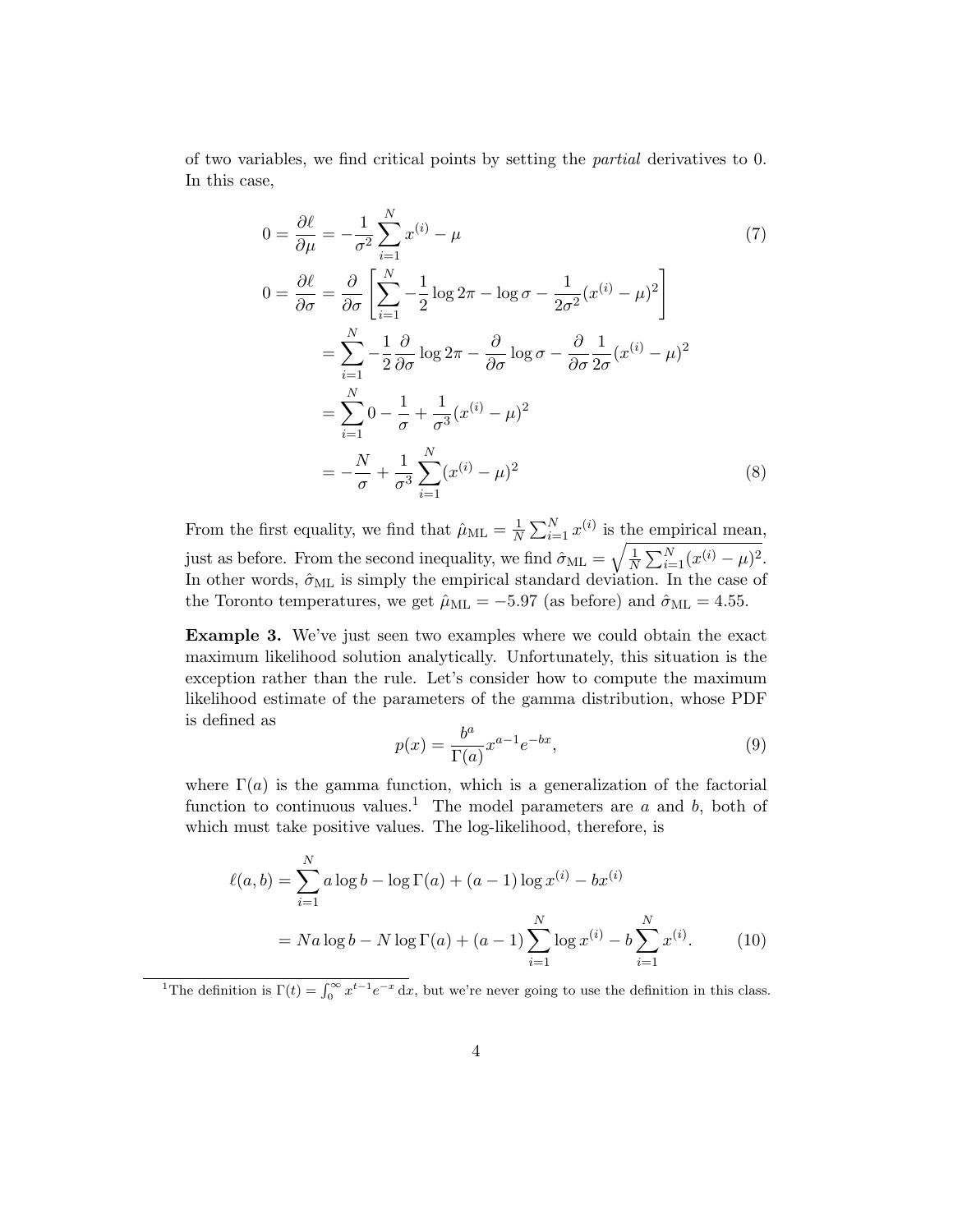Most scientific computing environments provide a function which computes  $\log \Gamma(a)$ . In SciPy, for instance, it is scipy.special.gammaln.

To maximize the log-likelihood, we're going to use gradient ascent, which is just like gradient descent, except we move uphill rather than downhill. To derive the update rules, we need the partial derivatives:

$$
\frac{\partial \ell}{\partial a} = N \log b - N \frac{d}{da} \log \Gamma(a) + \sum_{i=1}^{N} \log x^{(i)} \tag{11}
$$

$$
\frac{\partial \ell}{\partial b} = N \frac{a}{b} - \sum_{i=1}^{N} x^{(i)}.
$$
\n(12)

Our implementation of gradient ascent, therefore, consists of computing these derivatives, and then updating  $a \leftarrow a + \alpha \frac{\partial \ell}{\partial a}$  and  $b \leftarrow b + \alpha \frac{\partial \ell}{\partial b}$ , where  $\alpha$  is the learning rate. Most scientific computing environments provide a function to compute  $\frac{\mathrm{d}}{\mathrm{d}a}\log\Gamma(a)$ ; for instance, it is scipy.special.digamma in SciPy.

Here are some observations about these examples:

- In each of these examples, the log-likelihood function  $\ell$  decomposed as a sum of terms, one for each training example. This results from our independence assumption. Because different observations are independent, the likelihood decomposes as a product over training examples, so the log-likelihood decomposes as a sum.
- The derivatives worked out nicely because we were dealing with log-likelihoods. Try taking derivatives of the likelihood function  $L(\theta)$ , and you'll see that they're much messier.
- All of the log-likelihood functions we looked at wound up being expressible in terms of certain sufficient statistics of the dataset, such as  $\sum_{i=1}^{N} x^{(i)}$ ,  $\sum_{i=1}^{N} [x^{(i)}]^2$ , or  $\sum_{i=1}^{N} \log x^{(i)}$ . When we're fitting the maximum likelihood solution, we can forget the data itself and just remember the sufficient statistics. This doesn't happen for all of our models; for instance, it didn't happen when we fit the neural language model in Assignment 1. However, it does happen for many of the distributions commonly used in practice.<sup>2</sup>
- We made a lot of questionable assumptions in formulating these models. E.g., we assumed that temperatures on different days were independent; in practice, the temperature tomorrow is likely to be similar to the temperature today. This is also true of models we fit previously; e.g., the Markov assumption we used to justify our neural

<sup>&</sup>lt;sup>2</sup>If you're interested in learning more, the families of distributions whose likelihoods can be written in terms of sufficient statistics are known as exponential families.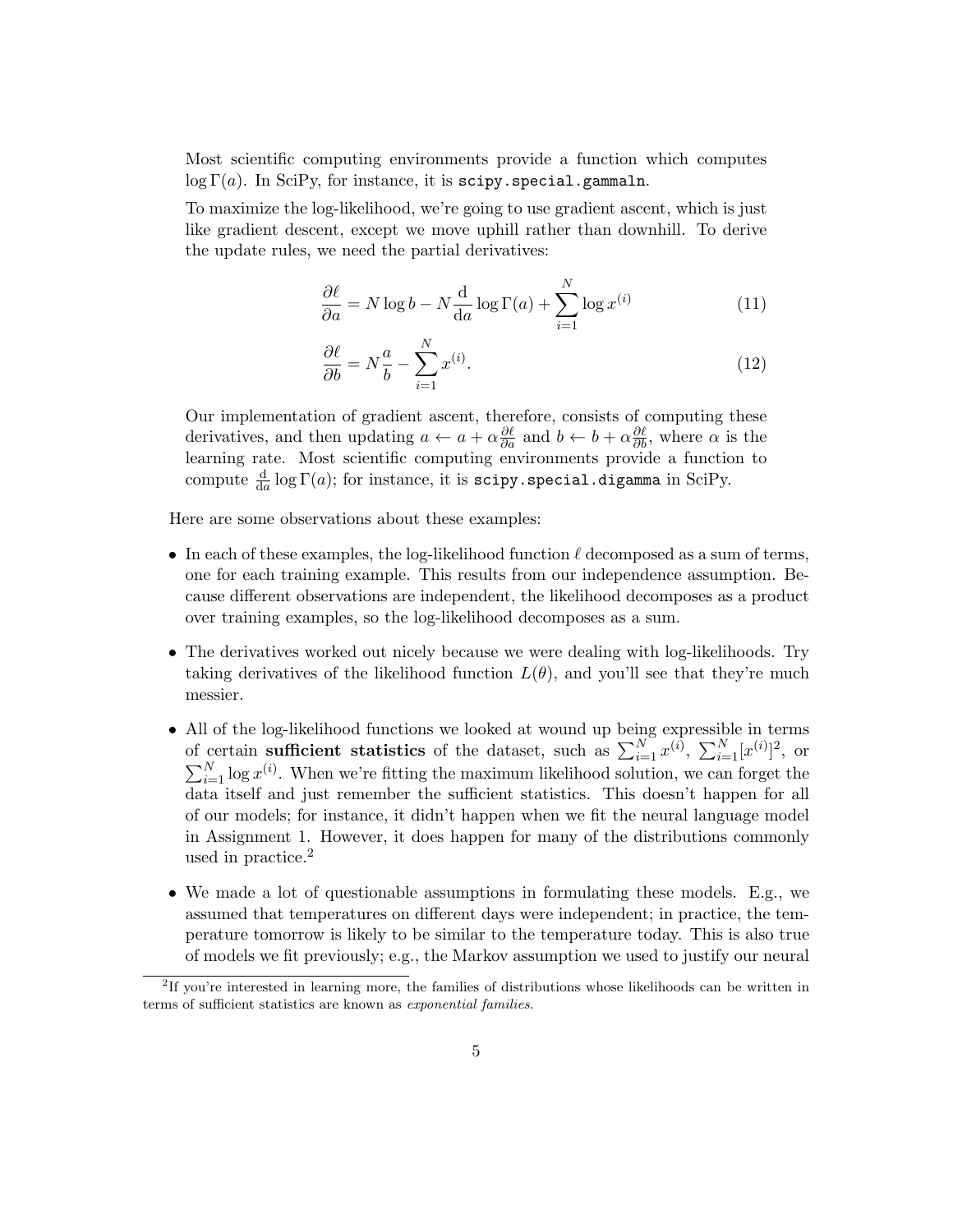language model is clearly bogus. If this were a statistics class, we'd talk about ways to test your modeling assumptions. But because this is a machine learning class, we'll throw caution to the wind and fit models that we know are wrong. Hopefully they'll still be good enough that they can make sensible predictions (in the supervised setting) or reveal interesting structure (in the unsupervised setting).

#### 2.1 Beware of data sparsity

Maximum likelihood is a very powerful technique, but it has a pitfall: if you have too little training data, it can seriously overfit. The most severe pathology is when it assigns probability 0 to things that were never seen in the training set, but which still might actually happen. For instance, suppose we flip a coin twice, and it lands H both times. The maximum likelihood estimate of  $\theta$ , the probability of H, would be 1. But this is pretty extreme — effectively we're considering it impossible that the coin will ever come up T! This problem is known as data sparsity.

This problem isn't so different in principle from examples of overfitting which we discussed for other loss functions. We would like our model to generalize well to data it hasn't seen before, i.e. assign the new data high likelihood. We can measure the generalization performance by holding out a separate test set, and measuring the log-likelihood on this test set at the very end. (As before, if we want to choose model hyperparamters, we'd hold out a separate validation set.) In our coin example, if we choose  $\theta = 1$  and the coin comes up T even a single time in the test set, this will give us a test log-likelihood of  $-\infty$ . Clearly it's a bad idea to assign any outcome probability 0 if it might ever occur.

Last week, we talked about regularization as a way to attenuate overfitting. Would that work here? One naive approach would be to add an  $L_2$  penalty,  $-\frac{1}{2}$  $\frac{1}{2}\theta^2$ , to the objective function. (We subtract the penalty since we're maximizing.) But this isn't quite what we want: it would allow (in fact, encourage) the degenerate solution  $\theta = 0$ . Instead, let's look at Bayesian techniques for parameter estimation. These techniques will turn out to be closely related to regularization.

### 3 Bayesian parameter estimation

In the maximum likelihood approach, the observations (i.e. the  $x_i$ 's) were treated as random variables, but the model parameters were not. In the Bayesian approach, we treat the parameters as random variables as well. We define a model for the joint distribution  $p(\theta, \mathcal{D})$  over parameters  $\theta$  and data  $\mathcal{D}$ . (In our coin example,  $\theta$  would be the probability of H, and  $\mathcal D$  would be the sequence of 100 flips that we observed.) Then we can perform the usual operations on this joint distribution, such as marginalization and conditioning.

In order to define this joint distribution, we need two things:

• A distribution  $p(\theta)$ , known as the **prior distribution**. It's called the prior because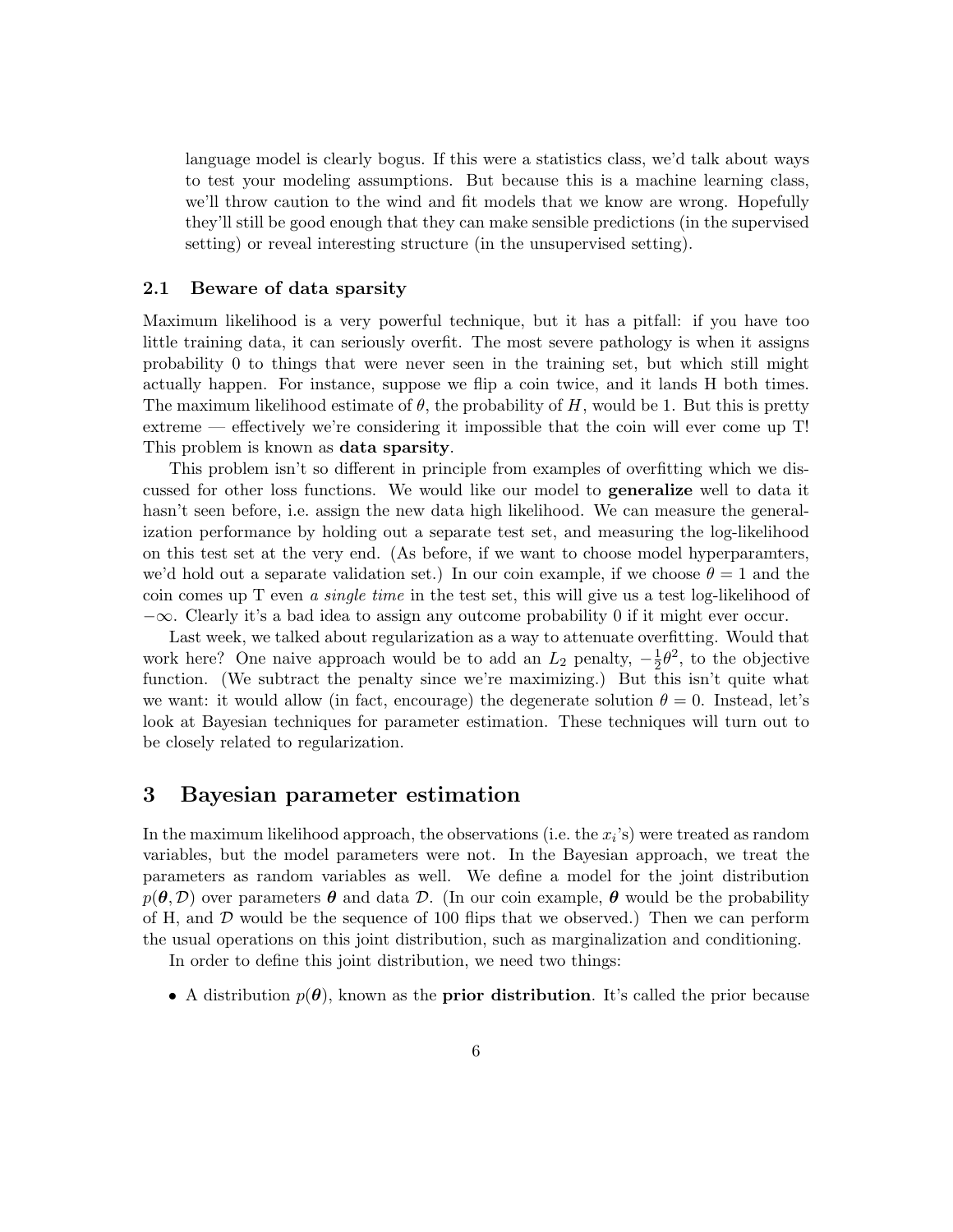it's supposed to encode your "prior beliefs," i.e. everything you believed about the parameters before looking at the data. In practice, we normally choose priors to be computationally convenient, rather than based on any sort of statistical principle. More on this later.

• The likelihood  $p(\mathcal{D} | \theta)$ , the probability of the observations given the parameters, just like in maximum likelihood.

Bayesians are primarily interested in computing two things:

• The posterior distribution  $p(\theta | \mathcal{D})$ . This corresponds to our beliefs about the parameters after observing the data. In general, the posterior distribution can be computed using Bayes' Rule:

$$
p(\boldsymbol{\theta} \mid \mathcal{D}) = \frac{p(\boldsymbol{\theta})p(\mathcal{D} \mid \boldsymbol{\theta})}{\int p(\boldsymbol{\theta}')p(\mathcal{D} \mid \boldsymbol{\theta}') d\boldsymbol{\theta}'}.
$$
\n(13)

However, we don't normally compute the denominator directly. Instead we work with unnormalized distributions as long as possible, and normalize only when we need to. Bayes' Rule can therefore be written in a more succinct form, using the symbol  $\propto$  to denote "proportional to":

$$
p(\boldsymbol{\theta} \mid \mathcal{D}) \propto p(\boldsymbol{\theta}) p(\mathcal{D} \mid \boldsymbol{\theta}). \tag{14}
$$

• The posterior predictive distribution  $p(\mathcal{D}' | \mathcal{D})$ , which is the distribution over future observables given past observations. For instance, given that we've observed 55 H's and 45 T's, what's the probability that the next flip will land H? We can compute the posterior predictive distribution by computing the posterior over  $\theta$  and then marginalizing out  $\theta$ :

$$
p(\mathcal{D}' | \mathcal{D}) = \int p(\boldsymbol{\theta} | \mathcal{D}) p(\mathcal{D}' | \boldsymbol{\theta}) d\boldsymbol{\theta}.
$$
 (15)

#### 3.1 The full Bayesian approach

Let's figure out the posterior distribution and posterior predictive distribution for our coin example. We've already specified the likelihood, so it remains to specify the prior. One option is to use an uninformative prior, which assumes as little as possible about the problem. In the case of the coin, this might correspond to the uniform distribution  $p(\theta) = 1$ . (There is no single recipe for choosing an uninformative prior; statisticians have a few different recipes which often, but not always, agree with each other.)

Alternatively, we can draw upon our lifetime of experience flipping coins. Most coins tend to be fair, i.e. the come up heads around 50% of the time. So perhaps our prior should make  $\theta = 0.5$  more likely. There are a lot of distributions which can do this, but a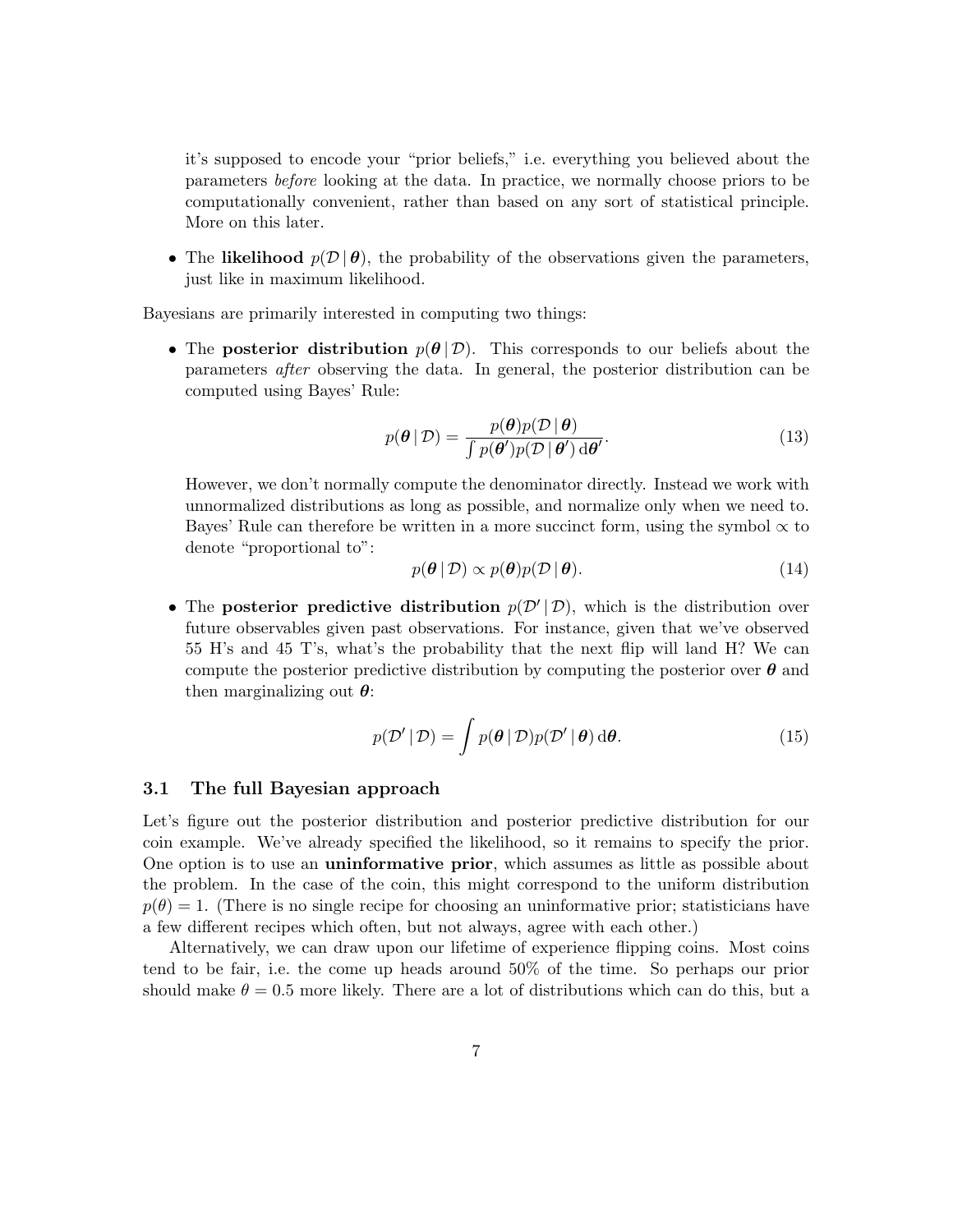

Figure 1: The PDF of the beta distribution for various values of the parameters  $a$  and  $b$ . Observe that the distribution becomes more peaked as  $a$  and  $b$  become large, and the peak is near  $a/(a + b)$ .

particularly useful one is the **beta distribution**, parameterized by  $a, b > 0$ , and defined as:

$$
p(\theta; a, b) = \frac{\Gamma(a+b)}{\Gamma(a)\Gamma(b)} \theta^{a-1} (1-\theta)^{b-1}.
$$
 (16)

This distribution is visualized in Figure 1. Why did we choose the beta distribution, of all things? Once we work through the example, we'll see that it's actually pretty convenient. Observe that the first term (with all the Γ's) is just a normalizing constant, so it doesn't depend on  $\theta$ . In most of our computations, we'll only need to work with unnormalized distributions (i.e. ones which don't necessarily integrate to 1), so we can drop the cumbersome normalizing constant and write

$$
p(\theta; a, b) \propto \theta^{a-1} (1-\theta)^{b-1}.
$$
\n(17)

A few values are plotted in Figure 1. From these plots, we observe a few things:

- The distribution appears to be centered around  $a/(a + b)$ . In fact, it's possible to show that if  $\theta \sim \text{Beta}(a, b)$ , then  $\mathbb{E}[\theta] = a/(a + b)$ .
- The distribution becomes more peaked for larger values of  $a$  and  $b$ .
- The values  $a = b = 1$  correspond to the uniform distribution. Therefore, we can simply treat the uniform prior as a special case of the beta prior.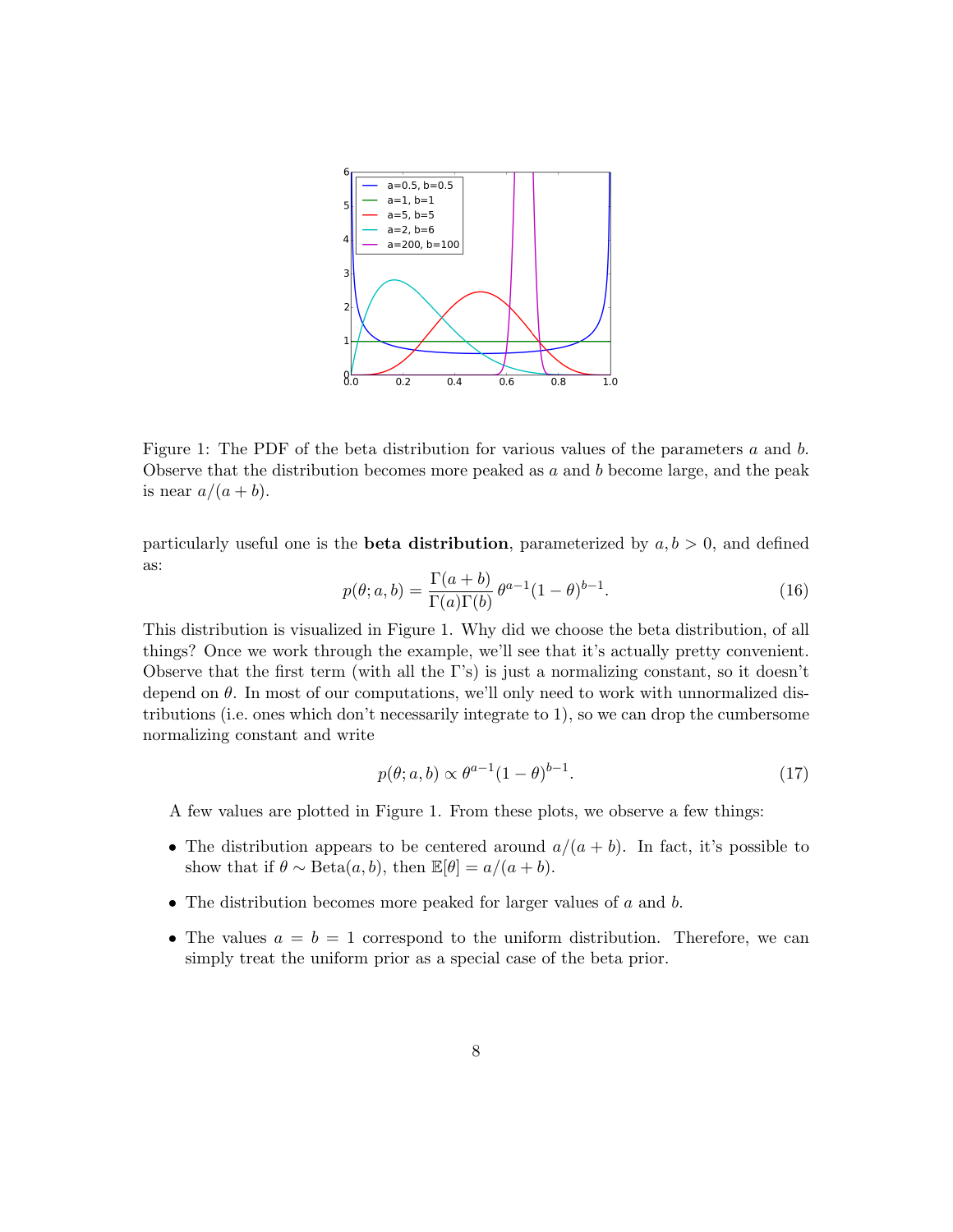

Figure 2: Plots of the prior, likelihood, and posterior for the coin flip example, with the prior Beta(2,2). (Left) Small data setting,  $N_H = 2$ ,  $N_T = 0$ . (Right) Large data setting,  $N_H = 55$ ,  $N_T = 45$ . In this case, the data overwhelm the prior, so the posterior is determined by the likelihood. Note: for visualization purposes, the likelihood function is normalized to integrate to 1, since otherwise it would be too small to see.

Now let's compute the posterior and posterior predictive distributions. When we plug in our prior and likelihood terms for the coin example, we get:

$$
p(\theta | \mathcal{D}) \propto p(\theta) p(\mathcal{D} | \theta)
$$
\n(18)

$$
\propto \left[\theta^{a-1}(1-\theta)^{b-1}\right] \left[\theta^{N_H}(1-\theta)^{N_T}\right] \tag{19}
$$

$$
= \theta^{a-1+N_H} (1-\theta)^{b-1+N_T}.
$$
\n(20)

But this is just a beta distribution with parameters  $N_H + a$  and  $N_T + b$ . Let's stop and check if our answer makes sense. As we observe more flips,  $N_H$  and  $N_T$  both get larger, and the distribution becomes more peaked around a particular value. Furthermore, the peak of the distribution will be near  $N_H/(N_H + N_T)$ , our maximum likelihood solution. This reflects the fact that the more data we observe, the less uncertainty there is about the parameter, and the more the likelihood comes to dominate. We say that the data overwhelm the prior.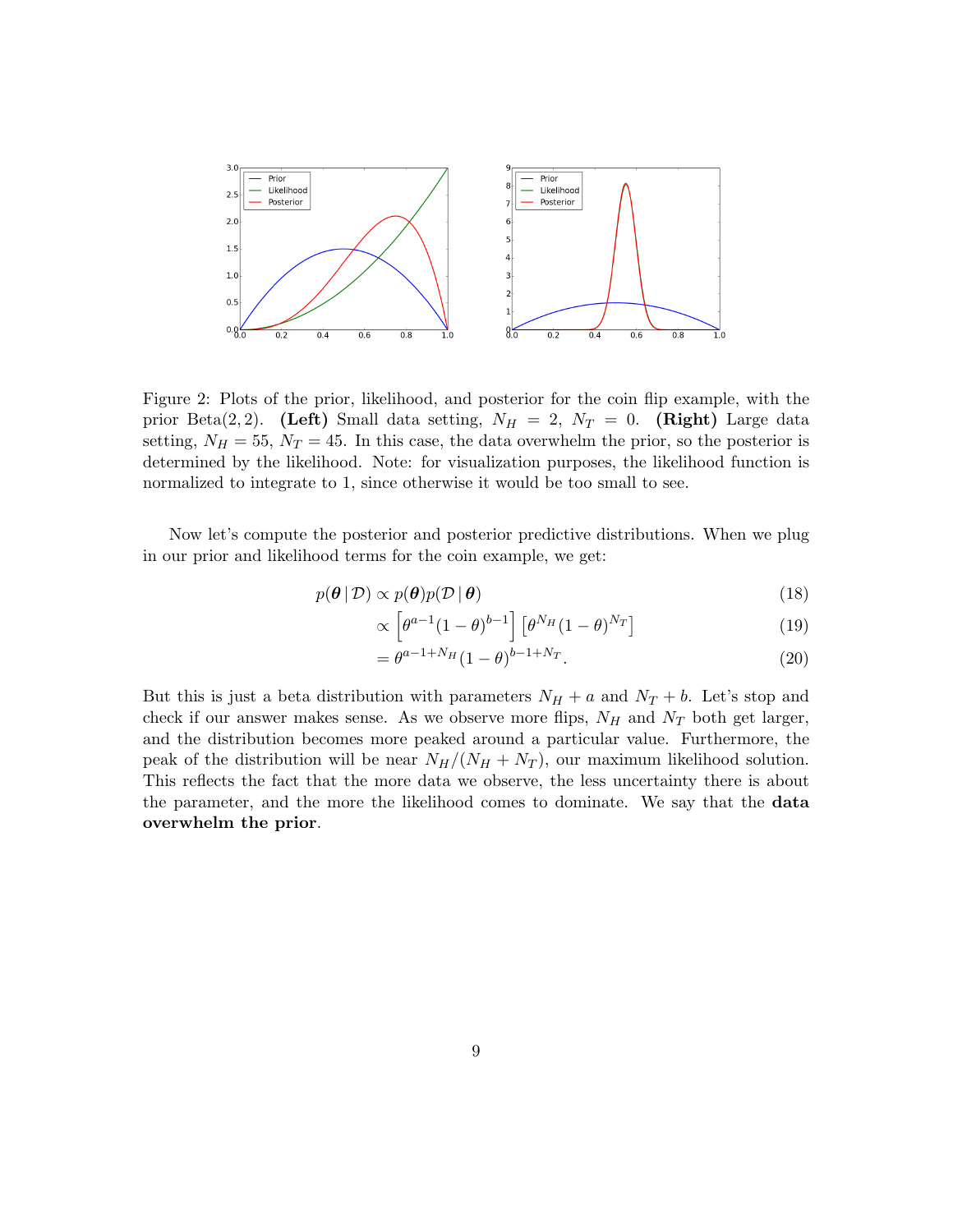We now compute the posterior predictive distribution over the next flip  $x'$ :

$$
\theta_{\text{pred}} = \Pr(x' = H | \mathcal{D})
$$
\n
$$
= \int p(\theta | \mathcal{D}) \Pr(x' = H | \theta) d\theta
$$
\n
$$
= \int \text{Beta}(\theta; N_H + a, N_T + b) \cdot \theta d\theta
$$
\n
$$
= \mathbb{E}_{\text{Beta}(\theta; N_H + a, N_T + b)}[\theta]
$$
\n
$$
= \frac{N_H + a}{N_H + N_T + a + b}, \tag{21}
$$

where the last line follows from the formula for the expectation of a beta random variable. Again, let's check if this is reasonable. If  $N_H$  and  $N_T$  are large, this is approximately  $N_H/(N_H + N_T)$ , so our predictions are similar to the ones we get using maximum likelihood. However, if  $N_H$  and  $N_T$  are relatively small, then the predictive distribution is **smoothed**, i.e. less extreme than the maximum likelihood one. The value  $\theta_{pred}$  is somewhere in between the prior and the maximum likelihood estimate.

OK, back to an earlier question. Where did our choice of prior come from? The key thing to notice is Eqn 20, where the posterior wound up belonging to the same family of distributions as the prior. Why did this happen? Let's compare the formulas for the beta distribution and the likelihood:

$$
p(\theta) = \text{Beta}(\theta; a, b) \propto \theta^{a-1} (1 - \theta)^{b-1}
$$
\n(22)

$$
p(\mathcal{D} \mid \theta) \propto \theta^{N_H} (1 - \theta)^{N_T} \tag{23}
$$

In other words, the prior was chosen to have the same functional form as the likelihood.<sup>3</sup> Since we multiply these expressions together to get the (unnormalized) posterior, the posterior will also have this functional form. A prior chosen in this way is called a conjugate prior. In this case, the parameters of the prior distribution simply got added to the observed counts, so they are sometimes referred to as pseudo-counts.

Let's look at some more examples.

Example 4. Let's return to our problem of estimating the mean temperature in Toronto, where our model assumes a Gaussian with unknown mean  $\mu$  and known standard deviation  $\sigma = 5$ . The first task is to choose a conjugate prior. In order to do this, let's look at the PMF of a single data point:

$$
p(x \mid \mu) = \frac{1}{\sqrt{2\pi}\sigma} \exp\left(-\frac{(x-\mu)^2}{2\sigma^2}\right) \tag{24}
$$

<sup>&</sup>lt;sup>3</sup>The  $\alpha$  notation obscures the fact that the normalizing constants in these two expressions may be completely different, since  $p(\theta)$  is a distribution over parameters, while  $p(\mathcal{D} | \theta)$  is a distribution over observed data. In this example, the latter normalizing constant happens to be 1, but that won't always be the case.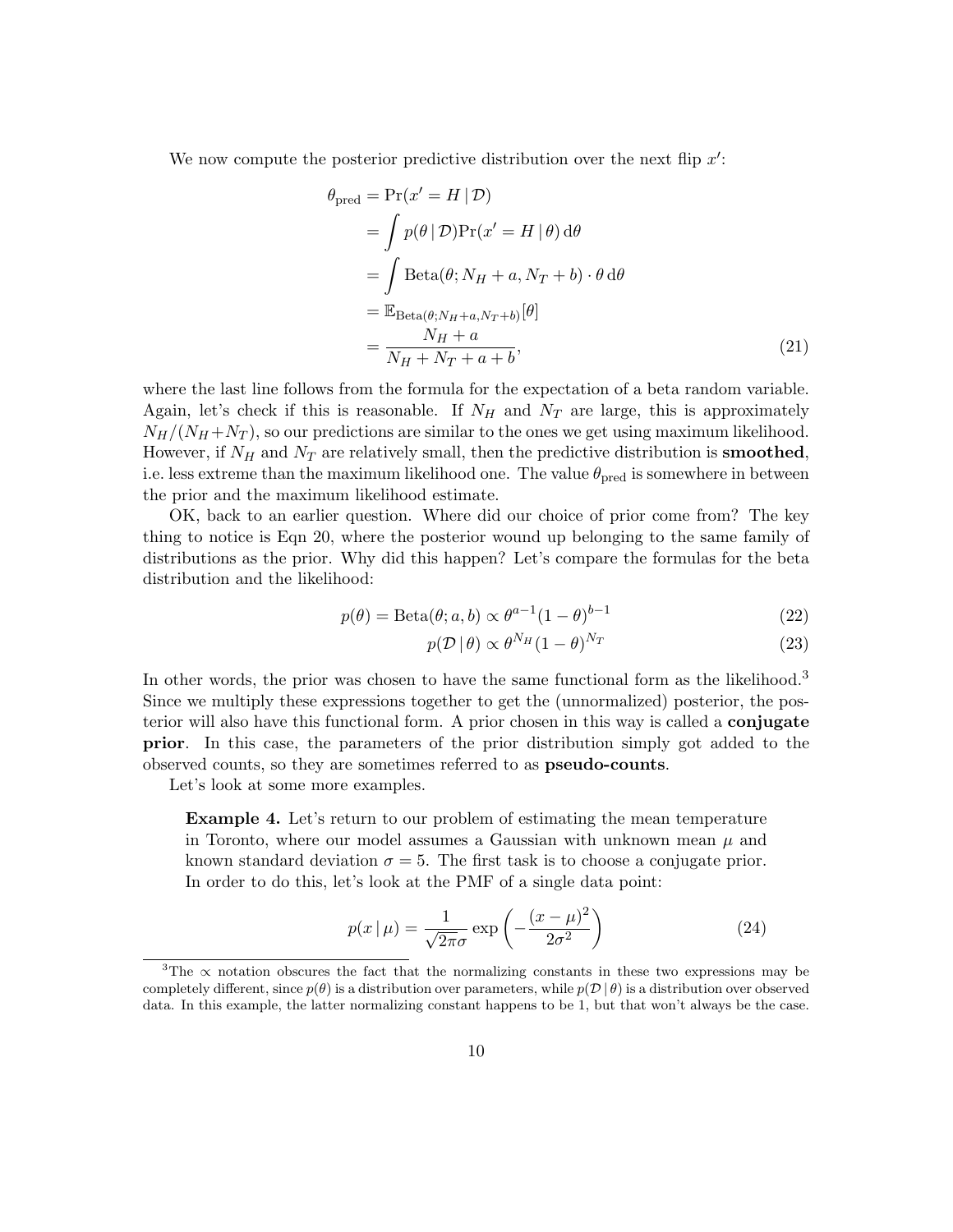If we look at this as a function of  $\mu$  (rather than x), we see that it's still a Gaussian! This should lead us to conjecture that the conjugate prior for a Gaussian is a Gaussian. Let's try it and see if it works.

Our prior distribution will be a Gaussian distribution with mean  $\mu_{\text{pri}}$  and standard deviation  $\sigma_{\text{pri}}$ . The posterior is then given by:

$$
p(\mu | \mathcal{D}) \propto p(\mu) p(\mathcal{D} | \mu)
$$
  
\n
$$
= \left[ \frac{1}{\sqrt{2\pi} \sigma_{\text{pri}}} \exp \left( -\frac{(\mu - \mu_{\text{pri}})^2}{2\sigma_{\text{pri}}^2} \right) \right] \left[ \prod_{i=1}^N \frac{1}{\sqrt{2\pi} \sigma} \exp \left( -\frac{1}{2\sigma^2} (x^{(i)} - \mu)^2 \right) \right]
$$
  
\n
$$
\propto \exp \left( -\frac{(\mu - \mu_{\text{pri}})^2}{2\sigma_{\text{pri}}^2} - \frac{1}{2\sigma^2} \sum_{i=1}^N (x^{(i)} - \mu)^2 \right)
$$
  
\n
$$
\propto \exp \left( -\frac{\mu^2}{2\sigma_{\text{pri}}^2} + \frac{\mu_{\text{pri}}\mu}{\sigma_{\text{pri}}^2} - \frac{\mu_{\text{pri}}^2}{2\sigma_{\text{pri}}^2} - \frac{1}{2\sigma^2} \sum_{i=1}^N [x^{(i)}]^2 + \frac{1}{\sigma^2} \sum_{i=1}^N x^{(i)} \mu - \frac{N}{2\sigma^2} \mu^2 \right)
$$
  
\n
$$
= \exp \left( -\frac{\mu_{\text{pri}}^2}{2\sigma_{\text{pri}}^2} - \frac{1}{2\sigma^2} \sum_{i=1}^N [x^{(i)}]^2 + \left[ \frac{\mu_{\text{pri}}}{\sigma_{\text{pri}}^2} - \frac{\sum_{i=1}^N x^{(i)}}{\sigma^2} \right] \mu - \frac{1}{2} \left[ \frac{1}{\sigma_{\text{pri}}^2} + \frac{N}{\sigma^2} \right] \mu^2 \right)
$$
  
\n
$$
\propto \exp \left( -\frac{(\mu - \mu_{\text{post}})^2}{\sigma_{\text{post}}^2} \right),
$$

where

$$
\sigma_{\text{post}} = \frac{1}{\sqrt{\frac{1}{\sigma_{\text{pri}}^2} + \frac{N}{\sigma^2}}} \tag{25}
$$
\n
$$
\frac{1}{2\pi} \mu_{\text{pri}} + \frac{N}{\sigma^2} \frac{1}{N} \sum_{i=1}^{N} x^{(i)}
$$

$$
\mu_{\text{post}} = \frac{\frac{1}{\sigma_{\text{pri}}^2} \mu_{\text{pri}} + \frac{N}{\sigma^2} \frac{1}{N} \sum_{i=1}^N x^{(i)}}{\frac{1}{\sigma_{\text{pri}}^2} + \frac{N}{\sigma^2}}.
$$
(26)

The last step uses a technique called completing the square. You've probably done this before in a probability theory class. So the posterior distribution is a Gaussian with mean  $\mu_{\text{post}}$  and standard deviation  $\sigma_{\text{post}}$ .

The formulas are rather complicated, so let's break them apart. First look how  $\sigma_{\text{post}}$  changes if we vary the prior or the data.

• As we increase the number of observations  $N$ , the denominator gets larger, so  $\sigma_{\text{post}}$  gets smaller. This should be intuitive: as we observe more data, the posterior gets more peaked, which corresponds to the posterior standard deviation decreasing.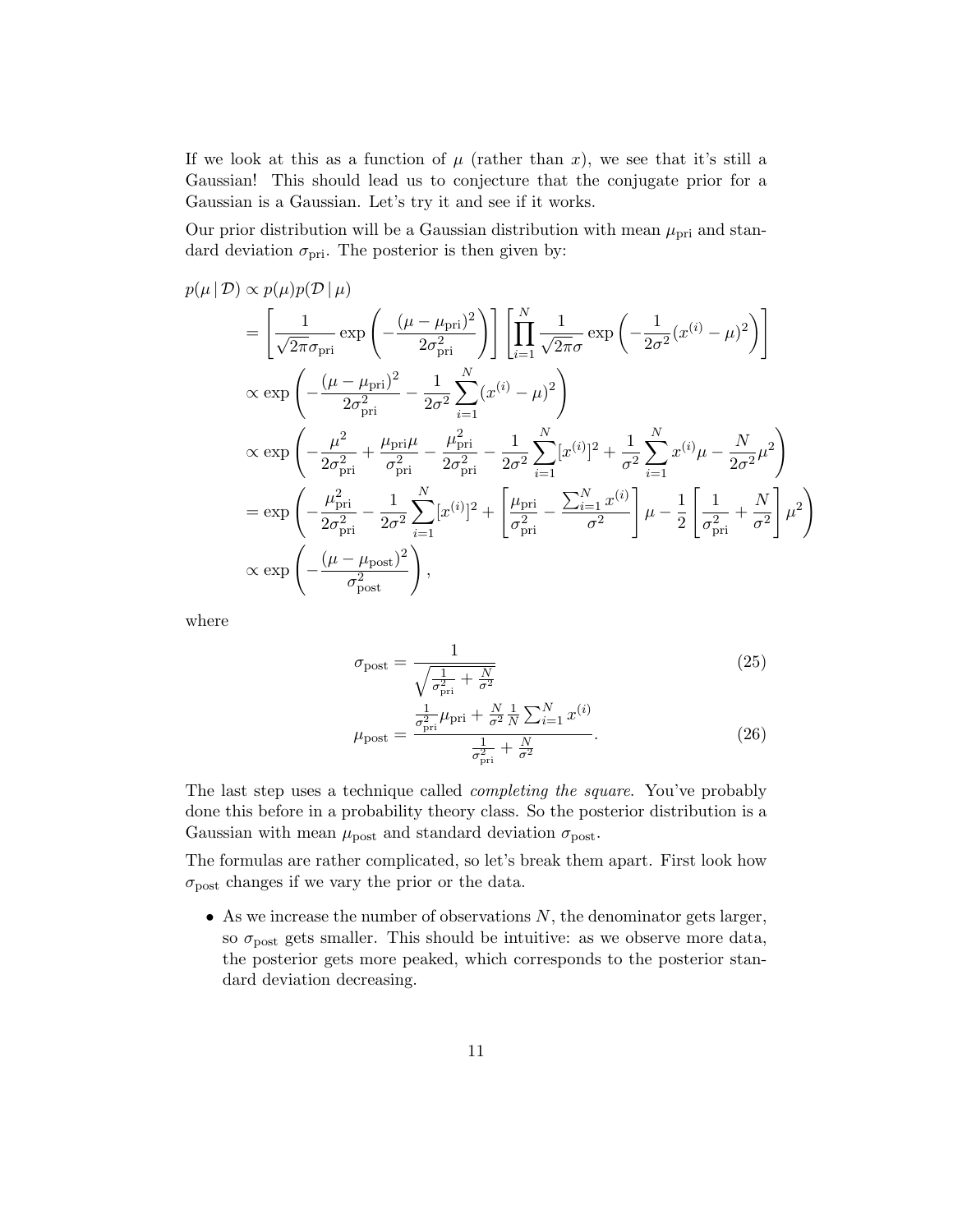• What if we increase the prior standard deviation  $\sigma_{\text{pri}}$  or the observation standard deviation  $\sigma$ ? Then the denominator gets smaller, which means  $\sigma_{\text{post}}$  gets larger. This should be intuitive, because increasing the uncertainty in either the prior or the likelihood should increase the uncertainty in the posterior.

Now let's look at the formula for  $\mu_{\text{post}}$ . It takes the form of a weighted average of the prior mean  $\mu_{\text{pri}}$  and the maximum likelihood mean  $\frac{1}{N} \sum_{i=1}^{N} x^{(i)}$ . By weighted average, I mean something of the form

$$
\frac{ar+bs}{a+b}.
$$

where the weights  $a$  and  $b$  are both positive. This is a weighted average of  $r$ and  $s$ ; if  $a$  is larger, it is closer to  $r$ , while if  $b$  is larger, it is closer to  $s$ . For  $\mu_{\text{post}}$ , the weights for the prior mean and maximum likelihood mean are  $1/\sigma_{\text{pri}}^2$ and  $N/\sigma^2$ , respectively. Let's see what happens if we change the problem.

- As the number of observations  $N$  gets larger, the weighted average becomes closer and closer to the maximum likelihood estimate. This should make sense: as we get more information, our prior beliefs become less relevant.
- If we increase the prior standard deviation  $\sigma_{\text{pri}}$ , then  $1/\sigma_{\text{pri}}^2$  gets smaller, so there is less weight on the prior. On the other hand, if we increase the standard deviation  $\sigma$  of the observations, then  $N/\sigma^2$  gets smaller, and there is less weight on the maximum likelihood solution. In other words, whichever of the two terms we are more confident about should count for more.

Observe that  $\sum_{i=1}^{N} x^{(i)}$  is a sufficient statistic, since it is the only thing we need to remember about the data in order to compute the posterior.

Finally, let's take a look at the posterior predictive distribution. We compute this as

$$
p(x' | \mathcal{D}) = \int p(\mu | \mathcal{D}) p(x' | \mu) d\mu
$$
  
= 
$$
\int \text{Gaussian}(\mu; \mu_{\text{post}}, \sigma_{\text{post}}) \text{Gaussian}(x'; \mu, \sigma) d\mu
$$
  
= 
$$
\text{Gaussian}(x'; \mu_{\text{post}}, \sqrt{\sigma_{\text{post}}^2 + \sigma^2})
$$
(27)

The last step uses the formula for the convolution of two Gaussian distributions. Now let's see how it behaves.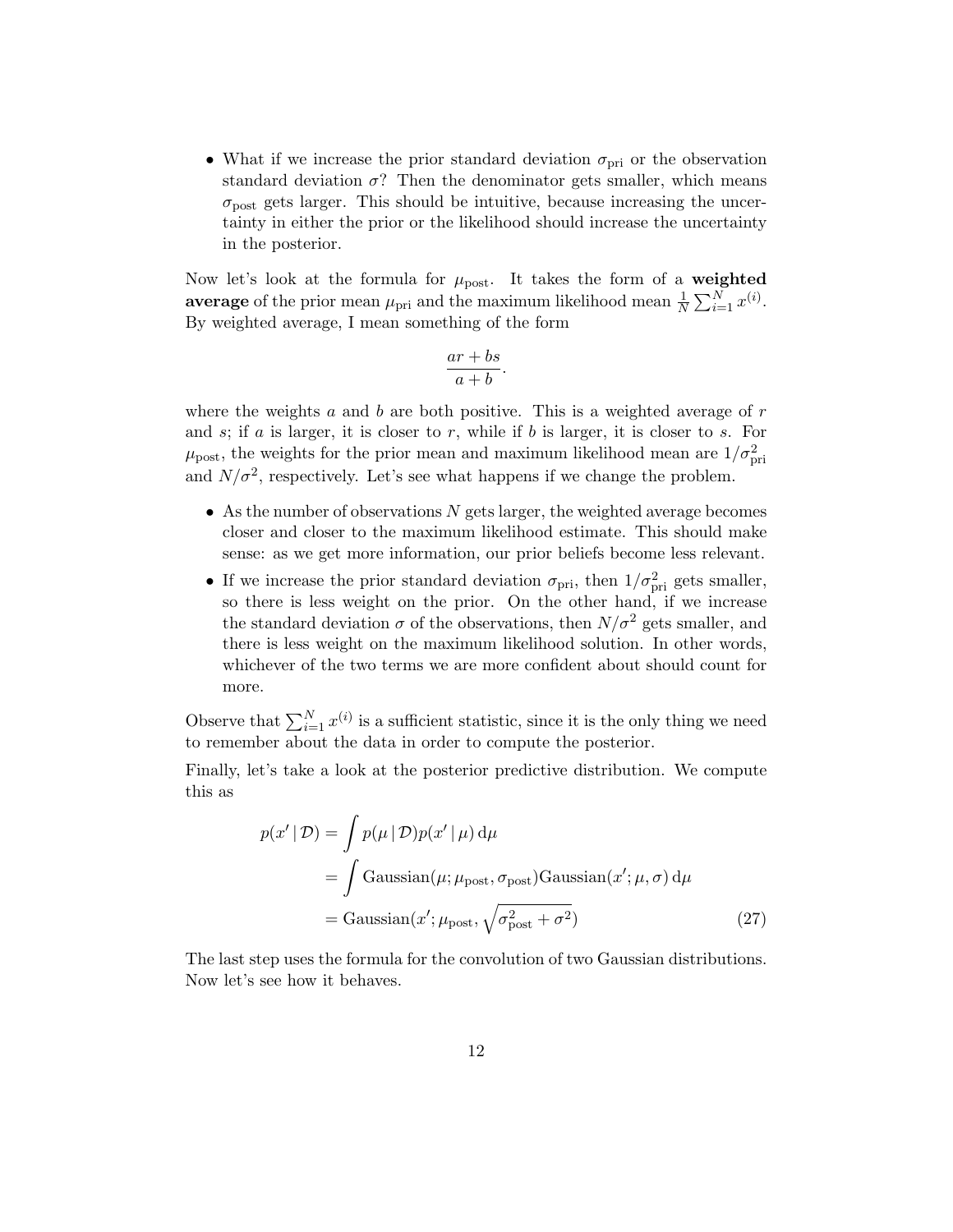

Figure 3: The prior, posterior, and posterior predictive distributions for the Toronto temperatures example.

- When there are no observations (i.e.  $N = 0$ ), then  $\mu_{\text{post}}$  and  $\sigma_{\text{post}}$  are the prior mean and standard deviation. The predictive distribution is centered at  $\mu_{\text{post}}$ , but more spread out than the prior.
- When N is very large, the mean of the predictive distribution is close to the maximum likelihood mean, and the standard deviation is very close to  $\sigma$ . In other words, it makes almost the same predictions as the maximum likelihood estimate.

The prior, posterior, and posterior predictive distributions are all shown in Figure 3.

For both the coin and Gaussian examples, the posterior predictive distribution had the same parametric form as the model. (I.e., it was a Bernoulli distribution for the coin model, and a Gaussian distribution for the Gaussian model.) This does not happen in general; often the posterior predictive distribution doesn't have a convenient form, which is part of what makes the full Bayesian approach difficult to apply.

### 3.2 The difficulty of the full Bayesian approach

We've seen two different ways to learn the parameters of a probabilistic model. Maximum likelihood is based on optimization, while the full Bayesian approach is based on computing integrals. In either case, for some of the commonly used distributions, we can derive a closed-form solution. However, for many important models (such as multilayer neural nets), there's no closed-form solution. As we saw in Example 3, if we can't find a closed form, we can still maximize the log-likelihood using gradient ascent.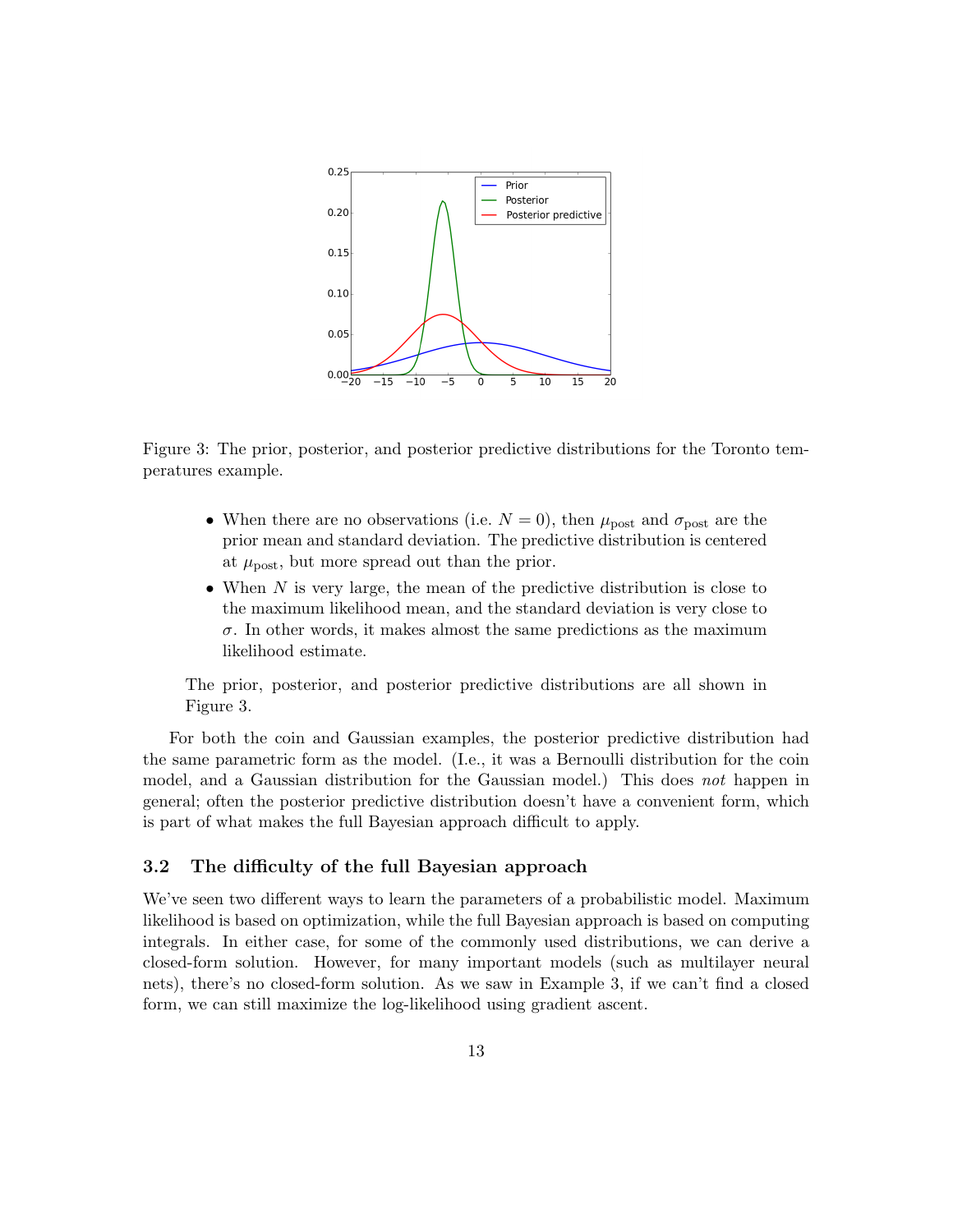But for the Bayesian approach, we need to compute an *integral* in order to marginalize out the model parameters. If we only have a few parameters, we can do this using numerical quadrature methods. Unfortunately, these methods are exponential in the number of variables being integrated out. If we're trying to fit a neural net with thousands (or even millions) of parameters, this is completely impractical. There are other methods for integration which perform well in high dimensional spaces; we'll discuss one such set of techniques, called Markov chain Monte Carlo, later in the course. However, integration still tends to be a much more difficult problem than optimization, so if possible we would like to formulate our learning algorithms in terms of optimization. Let's now look at the maximum a-posteriori (MAP) approximation, a way of converting the integration problem into an optimization problem.

### 3.3 Maximum a-posteriori (MAP) approximation

We worked through two examples of the full Bayesian approach: Bernoulli and Gaussian models. In both cases, we saw that as more data is observed, the posterior distribution becomes more and more peaked around a single value. This suggests that maybe we can get away with summarizing the posterior with a single point estimate. The maximum aposteriori (MAP) approximation chooses the parameters which are most likely under the posterior, i.e.

$$
\hat{\theta}_{\text{MAP}} = \arg\max_{\theta} \ p(\theta \mid \mathcal{D}) \tag{28}
$$

$$
= \arg\max_{\boldsymbol{\theta}} \ p(\boldsymbol{\theta}, \mathcal{D}) \tag{29}
$$

$$
= \arg\max_{\boldsymbol{\theta}} \ p(\boldsymbol{\theta}) p(\mathcal{D} \mid \boldsymbol{\theta}) \tag{30}
$$

$$
= \arg\max_{\boldsymbol{\theta}} \log p(\boldsymbol{\theta}) + \log p(\mathcal{D} \mid \boldsymbol{\theta}) \tag{31}
$$

Observe that maximizing  $\log p(\mathcal{D}|\theta)$  is equivalent to maximum likelihood estimation, so the only difference between MAP and ML is the addition of the prior term  $\log p(\theta)$ . The prior is therefore somewhat analogous to a regularizer. In fact, if  $p(\theta)$  is a Gaussian distribution centered at 0, you get L2 regularization!

Example 5. Let's return to our coin flip example. The joint probability is given by:

$$
\log p(\theta, \mathcal{D}) = \log p(\theta) + \log p(\mathcal{D} | \theta)
$$
  
= const + (a - 1) log  $\theta$  + (b - 1) log(1 -  $\theta$ ) + N<sub>H</sub> log  $\theta$  + N<sub>T</sub> log(1 -  $\theta$ )  
= const + (N<sub>H</sub> + a - 1) log  $\theta$  + (N<sub>T</sub> + b - 1) log(1 -  $\theta$ ) (32)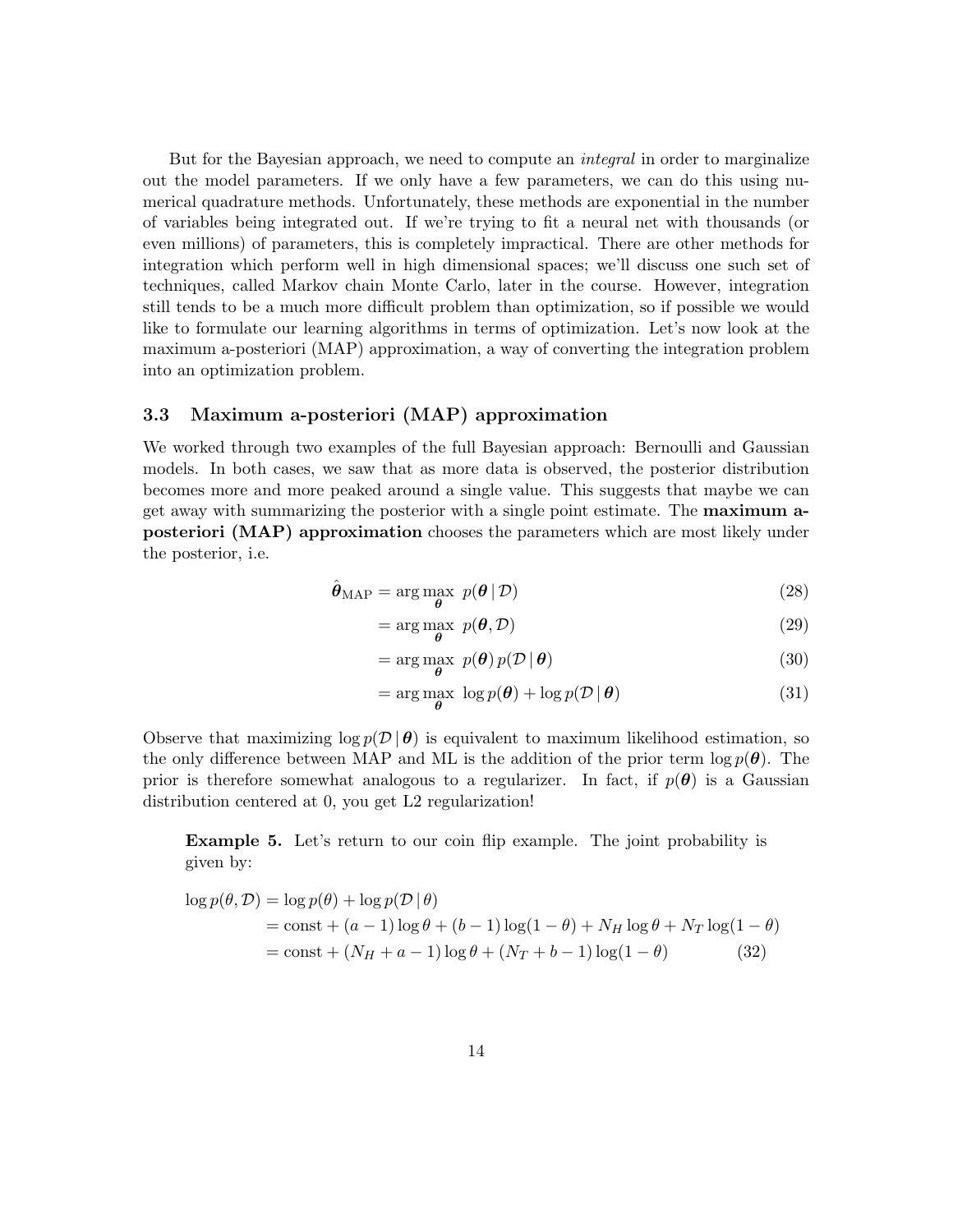(Here, const is a shorthand for terms which don't depend on  $\theta$ .) Let's maximize this by finding a critical point:

$$
\frac{\mathrm{d}}{\mathrm{d}\theta}\log p(\theta,\mathcal{D}) = \frac{N_H + a - 1}{\theta} - \frac{N_T + b - 1}{1 - \theta} \tag{33}
$$

Setting this to zero, we get

$$
\hat{\theta}_{MAP} = \frac{N_H + a - 1}{N_H + N_T + a + b - 2} \tag{34}
$$

We can summarize the results of the three different methods in the following table, for  $a = b = 2$ .

| Formula              | $N_H = 2, N_T = 0$                          | $N_H = 55, N_T = 45$       |                                |
|----------------------|---------------------------------------------|----------------------------|--------------------------------|
| $\hat{\theta}_{ML}$  | $\frac{N_H}{N_H + N_T}$                     | 1                          | $\frac{55}{100} = 0.55$        |
| $\theta_{pred}$      | $\frac{N_H + a}{N_H + N_T + a + b}$         | $\frac{4}{6} \approx 0.67$ | $\frac{57}{104} \approx 0.548$ |
| $\hat{\theta}_{MAP}$ | $\frac{N_H + a - 1}{N_H + N_T + a + b - 2}$ | $\frac{3}{4} = 0.75$       | $\frac{56}{102} \approx 0.549$ |

When we have 100 observations, all three methods agree quite closely with each other. However, with only 2 observations, they are quite different.  $\theta_{ML} = 1$ , which as we noted above, is dangerous because it assigns no probability to T, and it will have a test log-likelihood of  $-\infty$  if there is a single T in the test set. The other methods smooth the estimates considerably. MAP behaves somewhere in between ML and FB; this happens pretty often, as MAP is a sort of compromise between the two methods.

Example 6. Let's return to our Gaussian example. Let's maximize the joint probability:

$$
\log p(\mu, \mathcal{D}) = \text{const} - \frac{1}{2\sigma_{\text{pri}}^2} (\mu - \mu_{\text{pri}})^2 - \frac{1}{2\sigma^2} \sum_{i=1}^N (x^{(i)} - \mu)^2 \tag{35}
$$

$$
\frac{\mathrm{d}}{\mathrm{d}\mu}\log p(\mu,\mathcal{D}) = -\frac{1}{\sigma_{\text{pri}}^2}(\mu - \mu_{\text{pri}}) + \frac{1}{\sigma^2}\sum_{i=1}^N(x^{(i)} - \mu) \tag{36}
$$

When we set this to 0, we get exactly the same formula for  $\hat{\mu}_{MAP}$  as we derived earlier for  $\mu_{\text{post}}$ . This doesn't mean the two methods make the same predictions, though. The two predictive distributions have the same mean, but the MAP one has standard deviation  $\hat{\sigma}_{MAP} = \sigma$ , compared with  $\sigma_{pred} = \sqrt{\sigma_{post}^2 + \sigma^2}$  for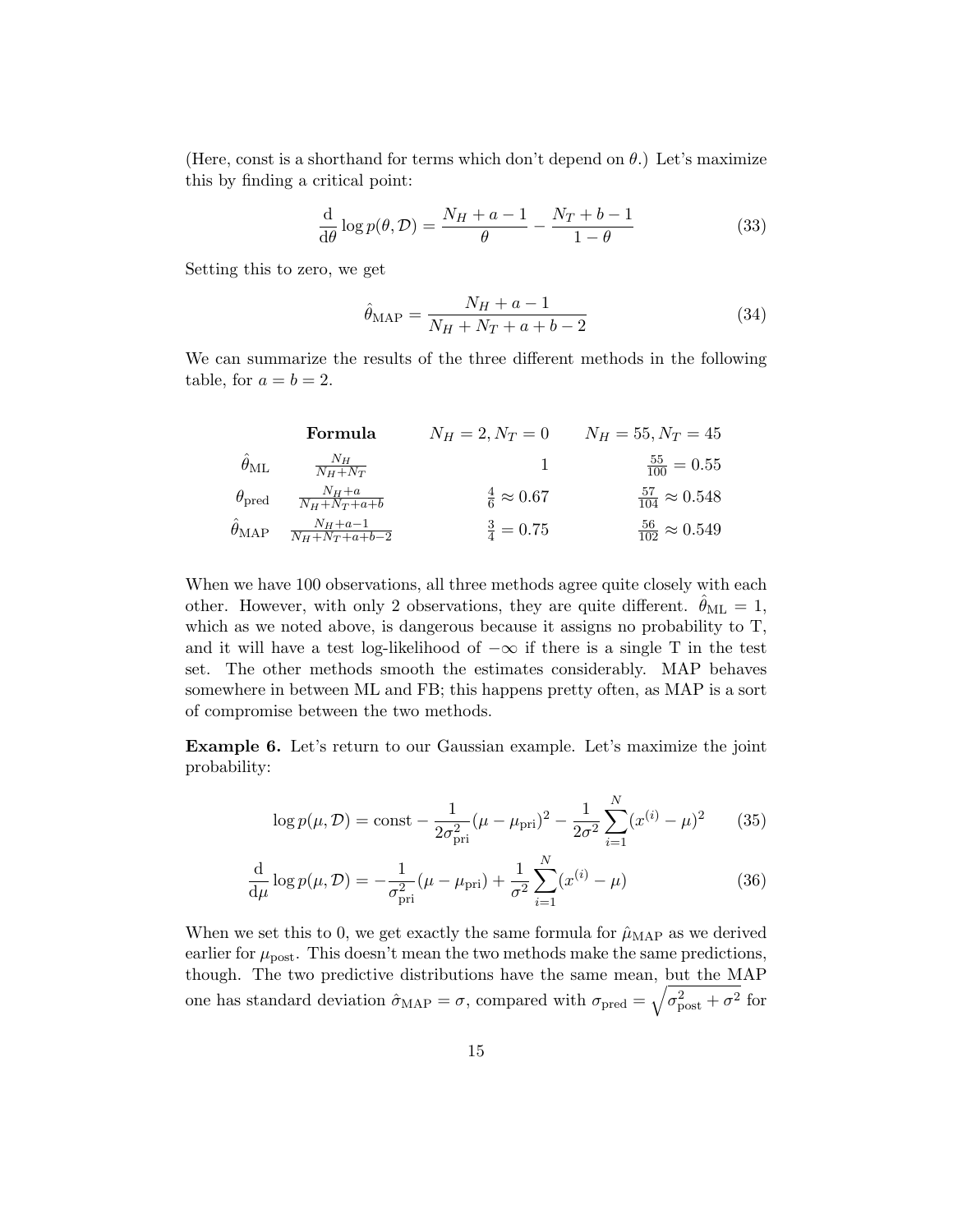

Figure 4: Comparison of the predictions made by the ML, FB, and MAP methods about future temperatures. (Left) After observing one training case. (Right) After observing 7 training cases, i.e. one week.

the full Bayesian approach. In other words, the full Bayesian approach smooths the predictions, while MAP does not. Therefore, the full Bayesian approach tends to make more sensible predictions in the small data setting. A comparison of the three methods is shown in Figure 4.

#### 3.4 Is MAP a good approximation?

In both of the examples we looked at, ML, FB, and MAP all made very similar predictions in the large data regime, but very different ones in the small data regime. Which setting is more typical in practice?

On one hand, we typically use a lot more data than we did in these toy examples. In typical neural net applications, we'd have thousands or millions of training cases. On the other hand, we'd also have a lot more parameters: typically thousands or millions. Depending on the precise dataset and model architecture, there might or might not be a big difference between the methods.

#### 3.5 Can the full Bayesian method overfit?

We motivated the Bayesian approach as a way to prevent overfitting. It's sometimes claimed that you can't overfit if you use the full Bayesian approach. Is this true? In a sense, it is. If your prior and likelihood model are both accurate, then Bayesian inference will average the predictions over all parameter values that are consistent with the data. Either there's enough data to accurately pinpoint the correct values, or the predictions will be averaged over a broad posterior which probably includes values close to the true one.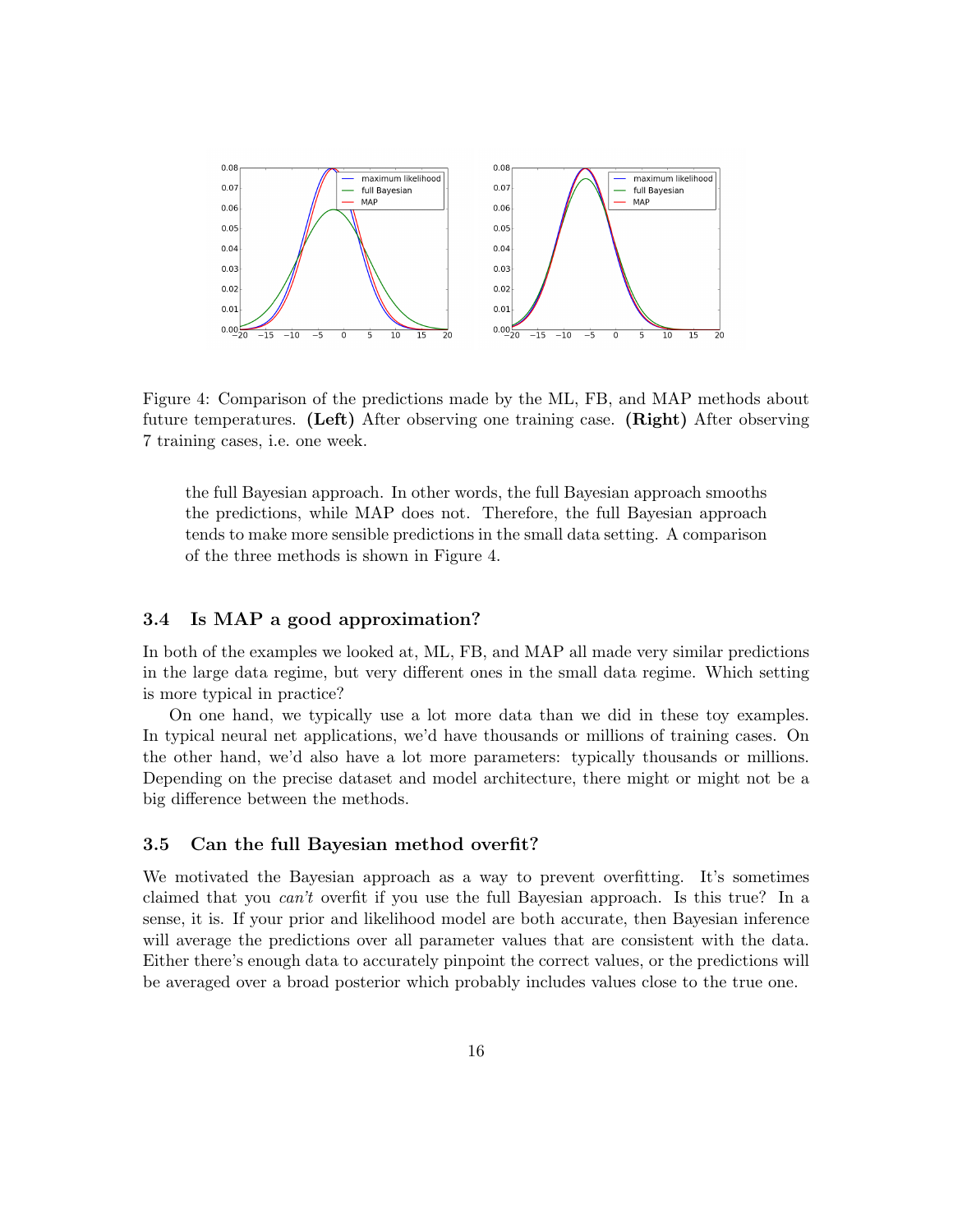

Figure 5: The full Bayesian posterior predictive distribution given the temperatures for the first week, and a histogram of temperatures for the remainder of the month. Observe that the predictions are poor because of model misspecification.

However, in the presence of model misspecification, the full Bayesian approach can still overfit. This term is unfortunate because it makes it sound like misspecification only happens when we do something wrong. But pretty much all the models we use in machine learning are vast oversimplifications of reality, so we can't rely on the theoretical guarantees of the Bayesian approach (which rely on the model being correctly specified). We can see this in our Toronto temperatures example. Figure 5 shows the posterior predictive distribution given the first week of March, as well as a histogram of temperature values for the rest of the month. A lot of the temperature values are outside the range predicted by the model! There are at least two problems here, both of which result from the erroneous i.i.d. assumption:

- The data are not identically distributed: the observed data are for the start of the month, and temperatures may be higher later in the month.
- The data are not independent: temperatures in subsequent days are correlated, so treating each observation as a new independent sample results in a more confident posterior distribution than is actually justified.

Unfortunately, the data are rarely independent in practice, and there are often systematic differences between the datasets we train on and the settings where we'll need to apply the learned models in practice. Therefore, overfitting remains a real possibility even with the full Bayesian approach.